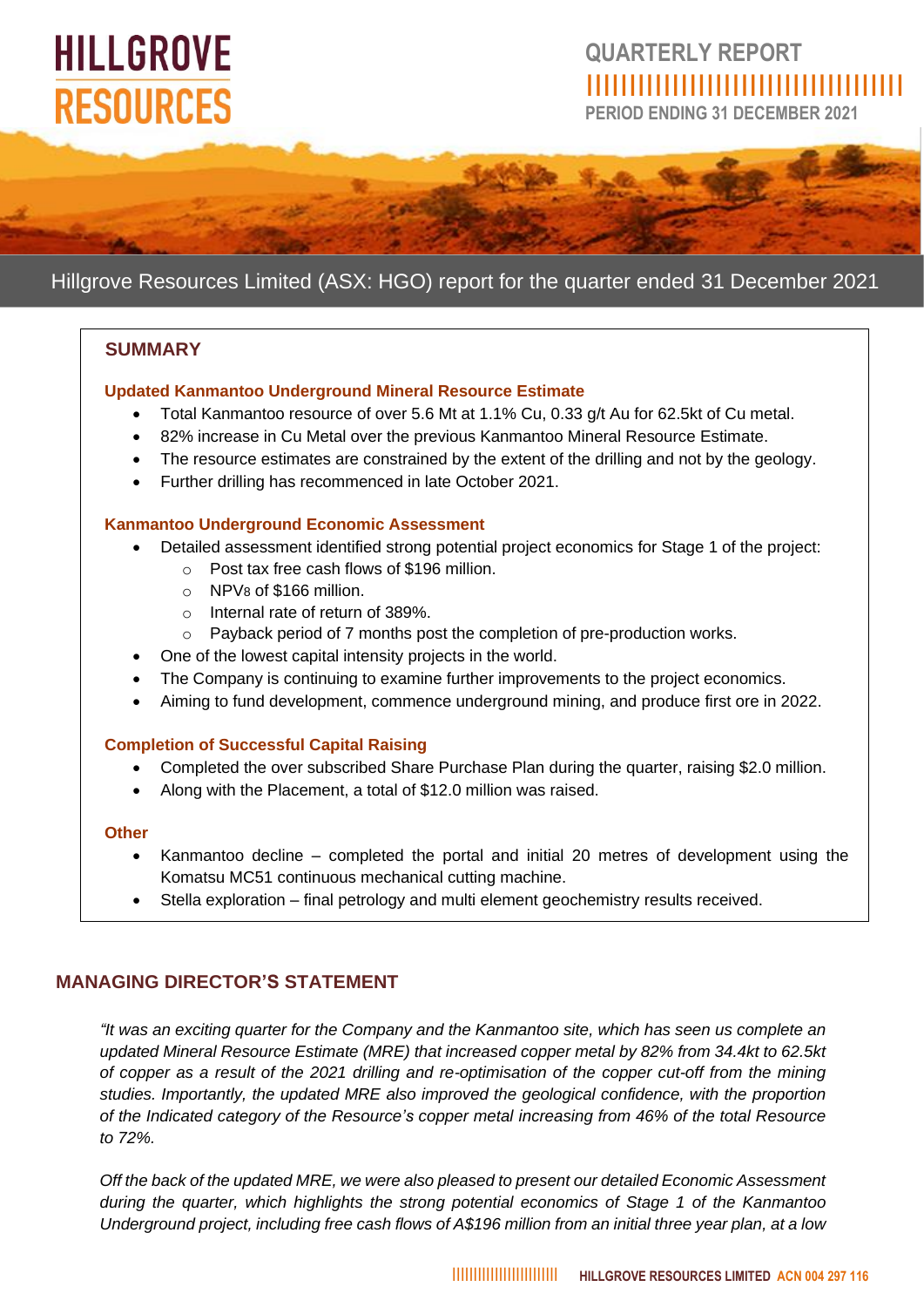*capital cost of only A\$26 million, and at an all in sustaining cost of A\$6,991 per tonne of copper. These strong economics are further strengthened at the corporate level, with a tax shield of over A\$190 million through carried forward tax losses and A\$17 million of franking credits.*

*This Economic Assessment reinforced the decision earlier in the year to commence the underground decline development ahead of the final investment decision using transformational continuous mining technology in the form of the Komatsu MC51 mechanical cutting machine, which promises to change the way industry approaches underground development, making it safer, faster, more efficient, and greener. The portal to the Kavanagh lodes is complete.*

*In addition, we have commenced a further 16,000m drill program, focussed on other lodes within the permitted mining lease, with a view to bringing these areas into the early stages of mining at Kanmantoo. This drill program will also aim to improve the geological confidence and expand the resource base ahead of commencement of underground mining.*

Looking forward, we will continue to refine the plan as we pursue the optimal funding mix which will *minimise costs with due consideration to the financial risks.*

#### **UNDERGROUND EXPLORATION & DEVELOPMENT**

#### **Kanmantoo Underground Exploration / Updated Mineral Resource Estimate**

All assays from the 2021 drilling program to 30 June 2021 were received and incorporated into an updated Mineral Resource Estimate for the various Kavanagh lode systems including East Kavanagh, Central Kavanagh, West Kavanagh, Spitfire and South-West Kavanagh<sup>1</sup>. It demonstrated that the Kavanagh mineral lodes extend up to 500m below the base of the pit and continues to remain open at depth.

Highlights of this updated MRE includes:

- A total Kanmantoo resource tonnage of over 5.6 Mt at 1.1% Cu, 0.33 g/t Au for 62.5kt of Cu metal, an 82% increase in Cu Metal over the previous Kanmantoo MRE.
- A 55% increase in the total estimated Cu metal in the Kavanagh UG Resources compared to the 2020 Kavanagh MRE (at the same cut-off grade).
- 72% of the MRE is now classified as Indicated.
- The updated Kavanagh MRE now covers an area 500m long by 200m wide by 500m deep.
- The resource estimates are still constrained by the extent of the drilling and not by the geology, in both the along strike and dip directions.

The successful fund raising completed during the quarter allowed the drilling to re-commence in late October, focusing on the Nugent and West Kavanagh resource areas and an initial test of the North Kavanagh Cu-Au zone. This drilling program is expected to be completed in the first quarter of 2022. Results for this drilling are awaited.

The Nugent resource will be updated at the conclusion of the current drill program**.**

<sup>1</sup> Refer ASX release of 14 December 2021.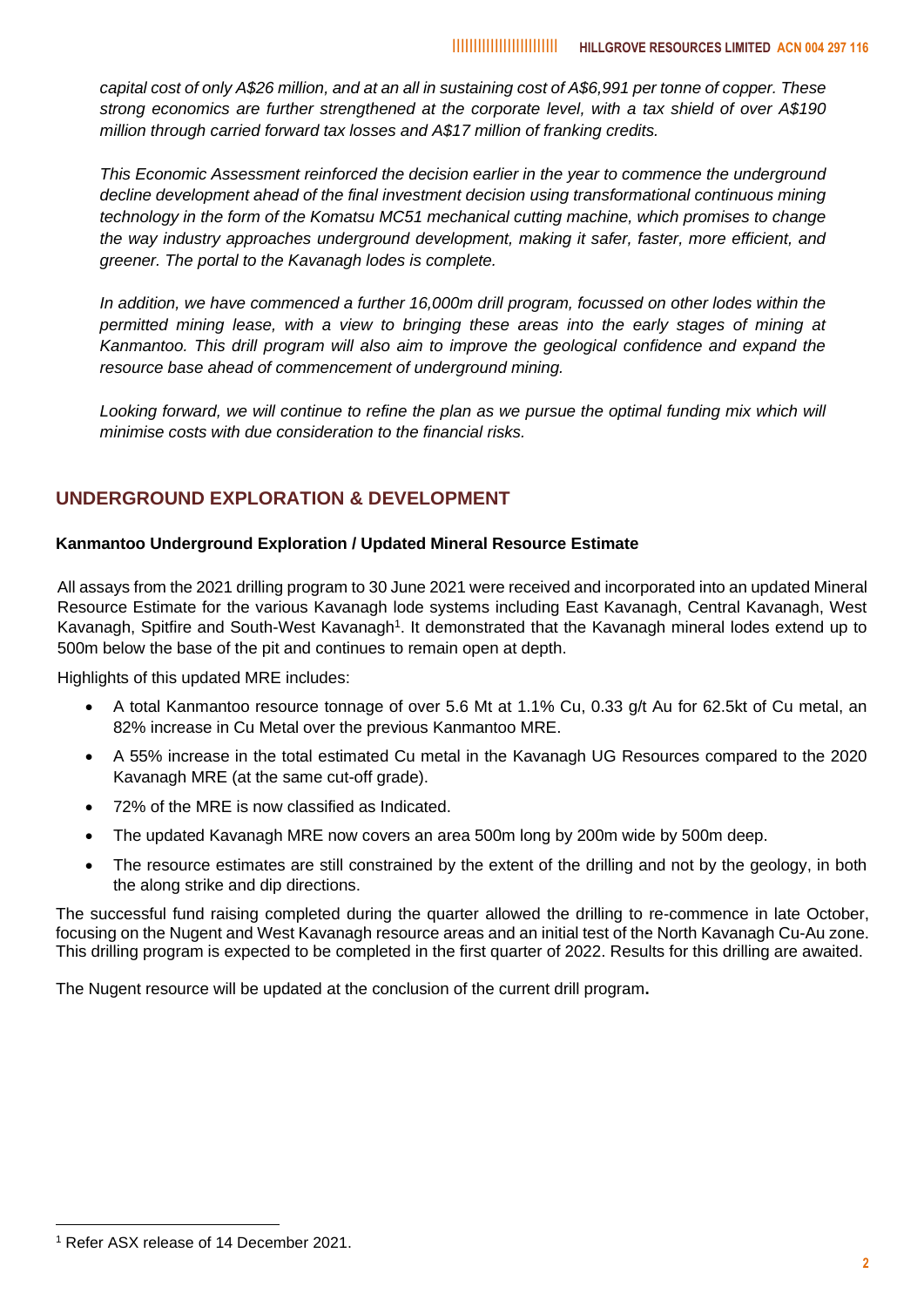#### **Kanmantoo Underground Economic Assessment**

An Economic Assessment was also completed during the quarter. This assessment confirmed the outstanding potential of Stage 1 of the Kanmantoo Underground project, which demonstrated strong project economics<sup>2</sup>:

- Post tax free cash flows of A\$196 million;
- $NPV_8$  of A\$166 million;
- Internal rate of return of 389%;
- Payback period of 7 months post the completion of pre-production works; and
- At an all in sustaining cost of A\$6,991 per tonne of copper (US\$2.22 per pound).

The existing infrastructure that is currently being maintained for ready restart:

- enables a fast restart, with first copper sales expected within 7 months of a final investment decision; and
- contributes to the low capital costs of only A\$26 million, making the Kanmantoo Underground one of the lowest capital intensity projects in the world, at just US\$1,550 per tonne of annual copper produced.

The Company will continue to examine further improvements to the project economics, which will include but not be limited to:

- Undertaking an additional fully funded drilling program of 16km, with a view to further increasing geological confidence and bringing additional work areas within the permitted mining lease into the early stages of mining at Kanmantoo;
- Reducing unit operating costs with additional annual throughput through utilising the latent capacity in the processing facility, which only operates for approximately 40% of the time under the Stage 1 plan; and
- Assessing the optimal cut off grade to also better utilise the existing mill capacity.

#### **Kanmantoo Underground Decline**

The underground decline commenced during the quarter using Komatsu's MC51 mechanical cutting machine. The portal has been completed and services at the portal established. The MC51 is operating under trial conditions and is partially funded by Komatsu, and a \$2m grant from the South Australian Government's Jobs and Economic Growth Fund<sup>3</sup>. At quarter end, the decline had progressed approximately 20 meters. The intent is to establish underground drilling platforms that can be used for both exploration drilling and stope definition works. In the future, the decline will also serve as the future underground mine access, reducing what is already a low cost and short timeframe to first copper.

<sup>2</sup> Cu (US\$9,450/t), Au (US\$1,750/oz), Ag (US\$22/oz), AUD/USD (0.70). Refer ASX release of 14 December 2021 for assumptions and full economic assessment.

<sup>3</sup> Refer ASX release of 31 August 2021 for details of GA government grant.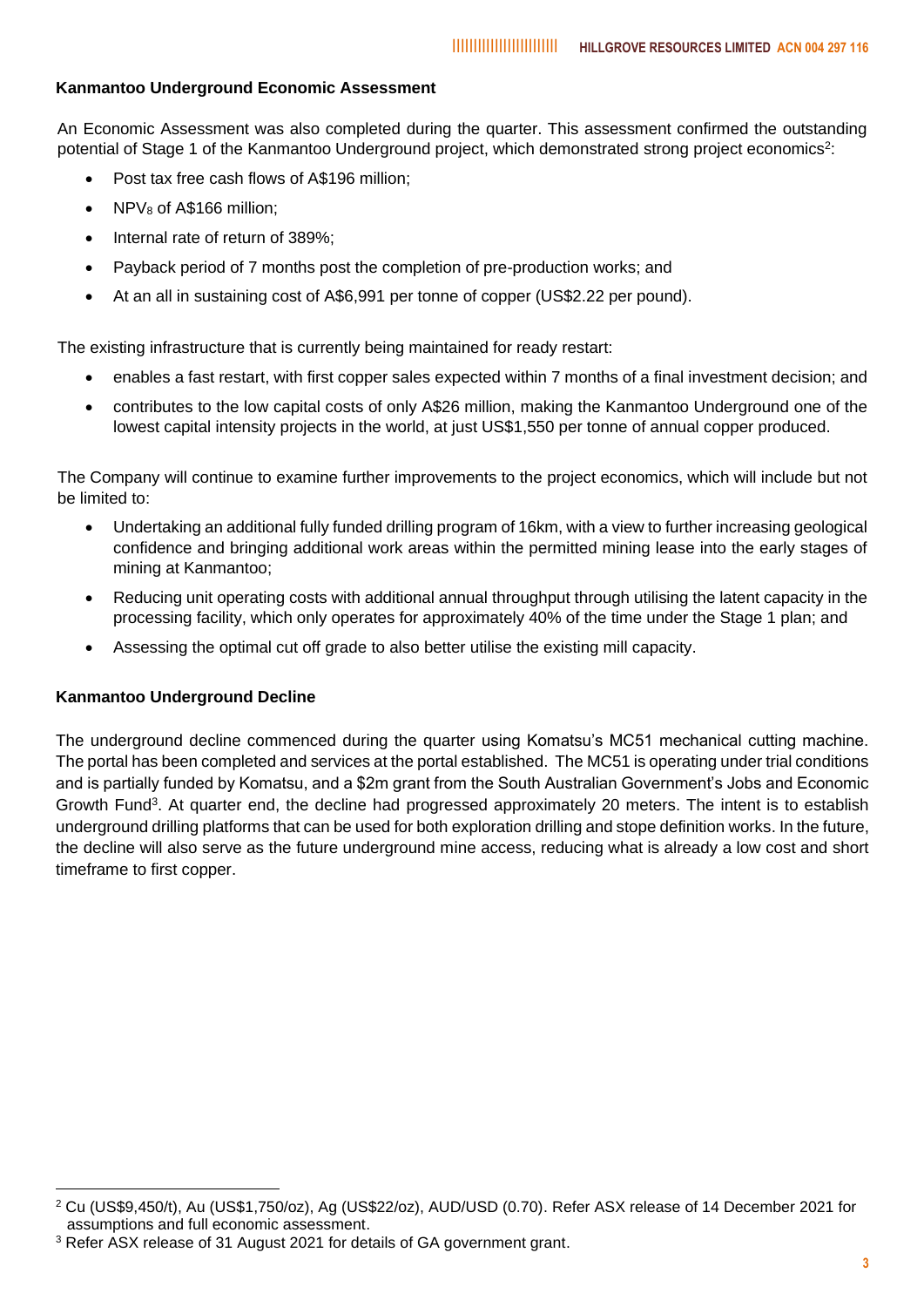#### **EXPLORATION**

Hillgrove has a strong pipeline of exploration opportunities over more than 6.100km<sup>2</sup> of tenements.

These tenements comprise two project areas, the Near Mine area (within 10 kms of Hillgrove's processing plant) and the Regional area within the south-east Delamerian Volcanic Arc Cu-Au province.

#### **Near Mine Exploration**

The Cu-Au targets within 10 kms of the Kanmantoo processing plant includes the Stella and North West Kanmantoo geochemical and geophysical targets.

#### **Stella**

During the quarter, final petrology and multi-element geochemistry from the Stella drilling were received. These results affirm the magmatic related albitisation with attendant copper mineralisation is a significant event and separate to, and younger than, the Kanmantoo Cu-Au mineralisation. This is a new exciting Cu-Au target in close proximity to the Kanmantoo infrastructure.

**Figure 1: Hillgrove Tenements**



**Figure 2: Stella (SLDD001) drill core from 505.0m downhole assaying 1.1m @ 0.87 g/t Au, 0.72% Cu in albite-carbonate alteration**



#### **Regional Exploration**

The regional area comprises 5,652km<sup>2</sup> of exploration licences in the south-east of South Australia, within the Delamerian Orogen. The Delamerian Orogen is now being investigated by the Geological Survey of South Australia and MINEX-CRC for its magmatic arc related copper-gold endowment as a consequence of the discoveries on the Stavely Belt in western Victoria, which is also within the Delamerian Orogen.

The Company was also successful in being granted funds under the South Australian Government's ADI scheme to empirically test various soil geochemical sampling/analyses techniques that have showed some great promise in early trials in the South-East.